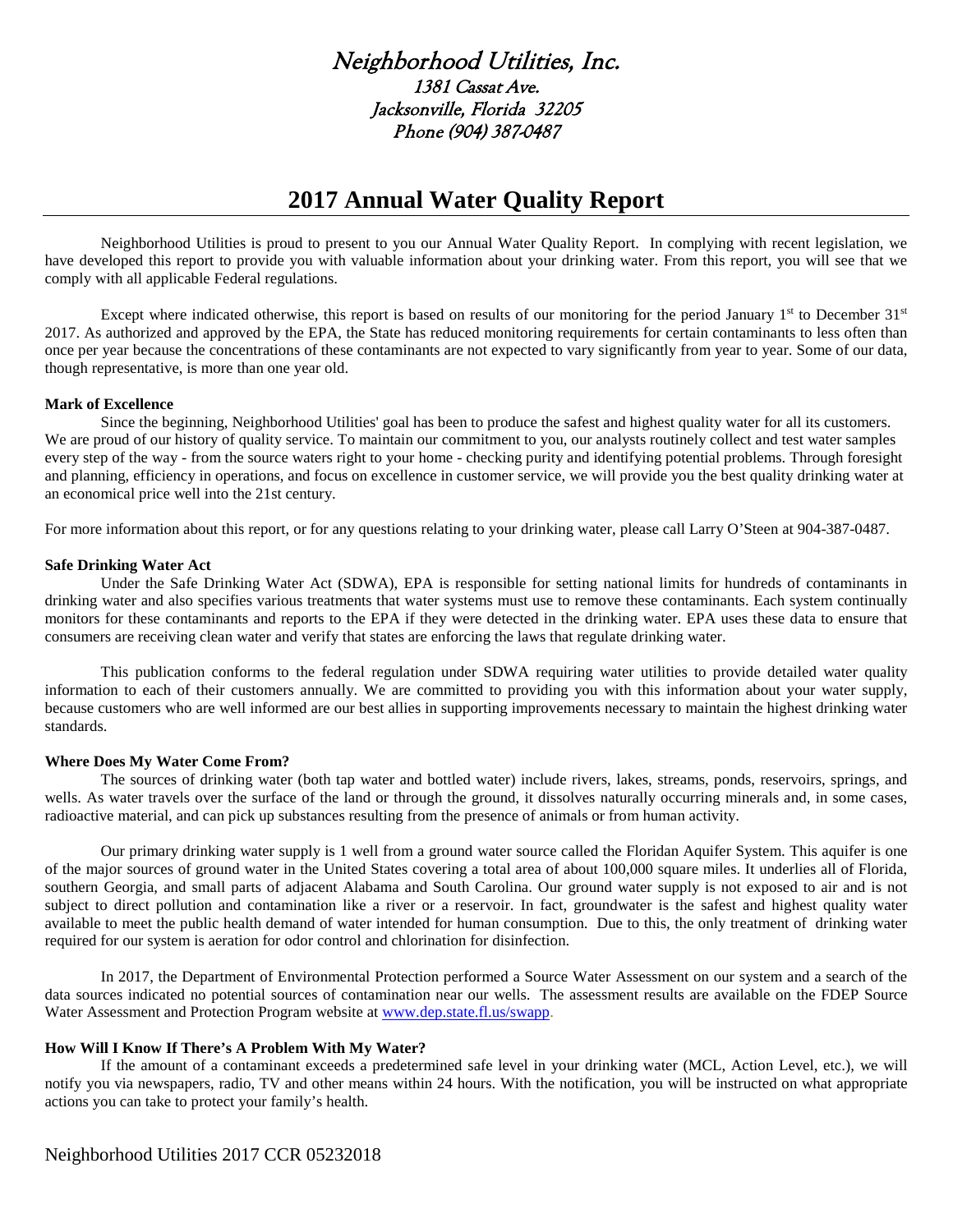#### **For More Information**

In association with the publishers of this report, we are excited to offer you an additional valuable resource. From Gemini Group's Web site (www.gemgrp.com), you will be able to learn more about the health effects relating to contaminants that might be found in drinking water. Also, you will find a number of resources for information on drinking water.

## **What's In My Water?**

We are pleased to report that the water delivered to your home or business complied with, or did better than, all state and federal drinking water requirements. For your information, we have compiled a list in the table below showing what contaminants were detected in our drinking water during 2017, or before if applicable. Although all of the contaminants listed below are under the Maximum Contaminant Level (MCL) set by U.S. EPA, and therefore not expected to cause any health risks, we feel it is important that you know exactly what was detected and how much of the contaminant was present in the water.

## **Table Definitions:**

**Maximum Contaminant Level (MCL):** The highest level of a contaminant that is allowed in drinking water. MCLs are set as close to the MCLGs as feasible using the best available treatment technology.

**Maximum Contaminant Level Goal (MCLG):** The level of a contaminant in drinking water below which there is no known or expected risk to health. MCLGs allow for a margin of safety.

**Maximum residual disinfectant level or MRDL**: The highest level of a disinfectant allowed in drinking water. There is convincing evidence that addition of a disinfectant is necessary for control of microbial contaminants.

**Maximum residual disinfectant level goal or MRDLG**: The level of a drinking water disinfectant below which there is no known or expected risk to health. MRDLGs do not reflect the benefits of the use of disinfectants to control microbial contaminants.

**Parts per million (ppm):** One part per million (or milligrams per liter) is equivalent to one penny in \$10,000.

**Parts per billion (ppb):** One part per billion (or micrograms per liter) is equivalent to one penny in \$10,000,000.

**Action Level (AL):** The concentration of a contaminant which, if exceeded, triggers treatment or other requirements which a water system must follow.

**ND:** means that the contaminant was not detected in the laboratory results.

#### **TEST RESULTS TABLE**

| <b>Inorganic Contaminants</b>                        |                                   |                             |                          |                            |             |            |                                                                                                      |  |  |
|------------------------------------------------------|-----------------------------------|-----------------------------|--------------------------|----------------------------|-------------|------------|------------------------------------------------------------------------------------------------------|--|--|
| <b>Contaminant and Unit of</b><br><b>Measurement</b> | Dates of<br>sampling<br>(mo./yr.) | MCL<br><b>Violation Y/N</b> | Level<br><b>Detected</b> | Range of<br><b>Results</b> | <b>MCLG</b> | <b>MCL</b> | <b>Likely Source of</b><br>Contamination                                                             |  |  |
| Barium (ppm)                                         | 06/2015                           | N                           | 0.016                    | N/A                        | ↑           | 2          | Discharge of drilling<br>wastes; discharge from<br>metal refineries; erosion<br>of natural deposits  |  |  |
| Nitrate (as Nitrogen) (ppm)                          | 06/2015                           | N                           | 0.058                    | N/A                        | 10          | 10         | Runoff from fertilizer use;<br>leaching from septic tanks,<br>sewage; erosion of natural<br>deposits |  |  |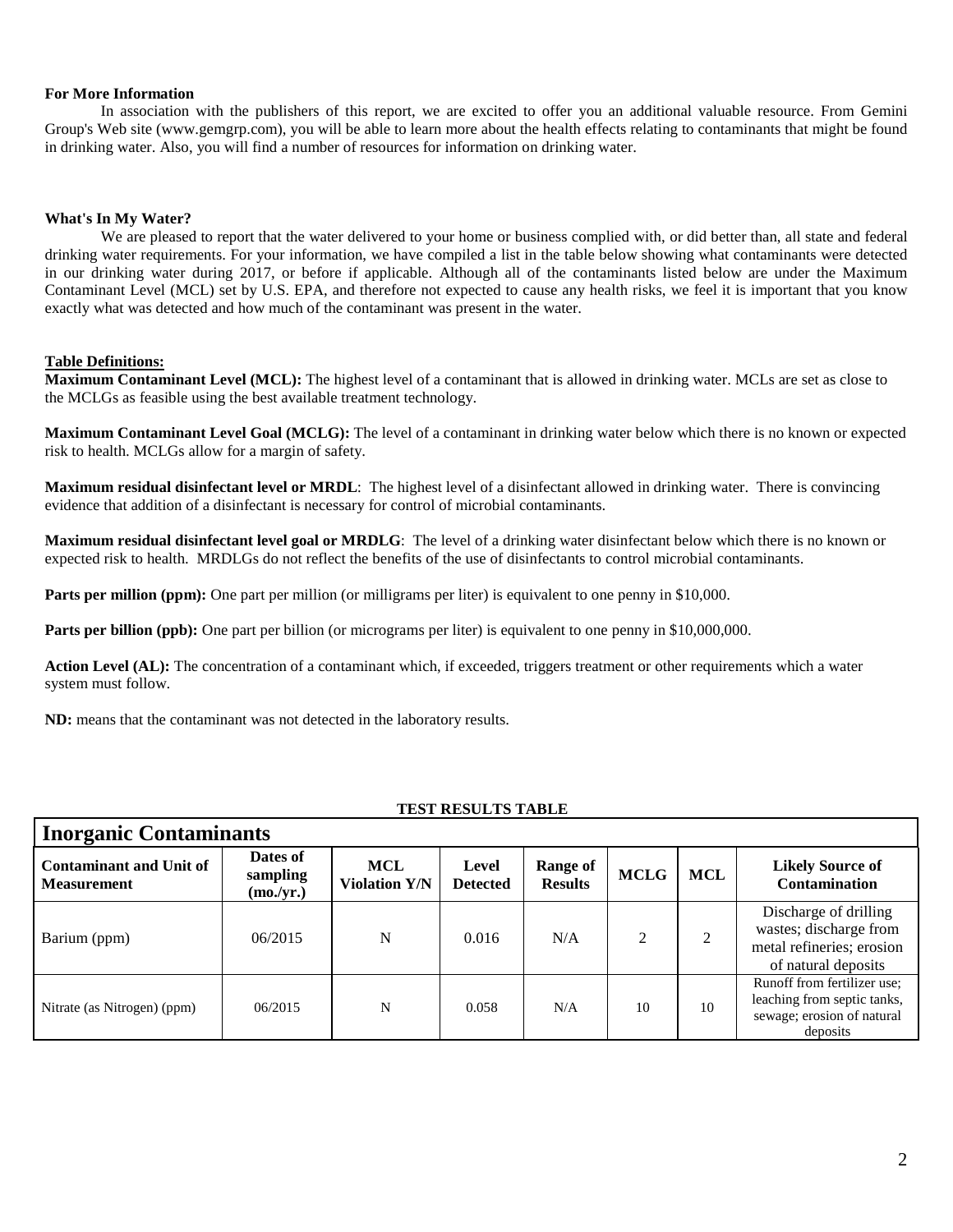| Fluoride (ppm) | 06/2015 | N | 0.46 | N/A |     | 4.0 | Erosion of natural<br>deposits; discharge from<br>fertilizer and aluminum<br>factories. Water additive<br>which promotes strong<br>teeth when at optimum<br>levels between 0.7 and 1.2<br>ppm |
|----------------|---------|---|------|-----|-----|-----|-----------------------------------------------------------------------------------------------------------------------------------------------------------------------------------------------|
| Sodium (ppm)   | 6/2015  | N | 17   | N/A | N/A | 160 | Salt water intrusion,<br>leaching from soil                                                                                                                                                   |

## **TTHMs and Stage 1 Disinfectant/Disinfection By-Product (D/DBP) Parameters**

For Chlorine monitored under Stage 1 D/DBP regulations, the level detected is the annual average of the quarterly averages. Range of Results is the range of results (lowest to highest) at the individual sampling sites.

For haloacetic acids or TTHM, the level detected is the highest RAA, computed quarterly, of quarterly averages of all samples collected if the system is monitoring quarterly or is the average of all samples taken during the year if the system monitors less frequently than quarterly. Range of Results is the range of individual sample results (lowest to highest) for all monitoring locations.

| <b>Contaminant and</b><br>Unit of<br><b>Measurement</b> | Dates of<br>sampling<br>(mo./yr.) | MCL<br>Violation<br>Y/N | Level<br><b>Detected</b> | Range<br>of<br><b>Results</b> | <b>MCLG</b> or<br><b>MRDLG</b> | <b>MCL</b> or<br><b>MRDL</b> | <b>Likely Source of Contamination</b>        |
|---------------------------------------------------------|-----------------------------------|-------------------------|--------------------------|-------------------------------|--------------------------------|------------------------------|----------------------------------------------|
| Chlorine (ppm)                                          | $01 -$<br>12/2017                 | N                       | 1.61                     | $1.3 - 2$                     | $MRDLG=$                       | $MRDL = 4.0$                 | Water additive used to control<br>microbes   |
| Total<br>Trihalomethanes<br>(TTHM)(ppb)                 | 08/2017                           | N                       | 24                       | N/A                           | N/A                            | $MCL = 80$                   | By-product of drinking water<br>disinfection |
| Haloacetic Acids<br>$(five)$ (HAA5)<br>(ppb)            | 08/2017                           | N                       | 13.71                    | N/A                           | NA                             | $MCL = 60$                   | By-product of drinking water<br>disinfection |

| <b>Lead and Copper (Tap Water)</b>                   |                                   |                               |                                            |                                                           |             |                         |                                                                                                                 |  |  |
|------------------------------------------------------|-----------------------------------|-------------------------------|--------------------------------------------|-----------------------------------------------------------|-------------|-------------------------|-----------------------------------------------------------------------------------------------------------------|--|--|
| <b>Contaminant and</b><br><b>Unit of Measurement</b> | Dates of<br>sampling<br>(mo./yr.) | AL<br><b>Violation</b><br>Y/N | 90th<br><b>Percentile</b><br><b>Result</b> | No. of<br>sampling<br><b>sites</b><br>exceeding<br>the AL | <b>MCLG</b> | AL<br>(Action<br>Level) | <b>Likely Source of Contamination</b>                                                                           |  |  |
| Copper (tap water)<br>(ppm)                          | 09/2016                           | N                             | 0.054                                      | $0$ of 10                                                 | 1.3         | 1.3                     | Corrosion of household plumbing<br>systems; erosion of natural<br>deposits; leaching from wood<br>preservatives |  |  |
| Lead (tap water) (ppb)                               | 09/2016                           | N                             | 1.9                                        | $1 \text{ of } 10$                                        | $\theta$    | 15                      | Corrosion of household plumbing<br>systems, erosion of natural<br>deposits                                      |  |  |

Due to administrative oversight during a busy part of the year, our office failed to submit a copy of the certification of delivery form for the 2016 Annual Water Quality report required under the Safe Drinking Water Act. This violation has no impact on the quality of the water our customers received, and it posed no risk to public health. We have established a report tracking file to ensure that all reporting requirements are met in the future.

If present, elevated levels of lead can cause serious health problems, especially for pregnant women and young children. Lead in drinking water is primarily from materials and components associated with service lines and home plumbing. Neighborhood Utilities vis responsible for providing high quality drinking water, but cannot control the variety of materials used in plumbing components. When your water has been sitting for several hours, you can minimize the potential for lead exposure by flushing your tap for 30 seconds to 2 minutes before using water for drinking or cooking. If you are concerned about lead in your water, you may wish to have your water tested. Information on lead in drinking water, testing methods, and steps you can take to minimize exposure is available from the Safe Drinking Water Hotline or at [http://www.epa.gov/safewater/lead.](http://www.epa.gov/safewater/lead)